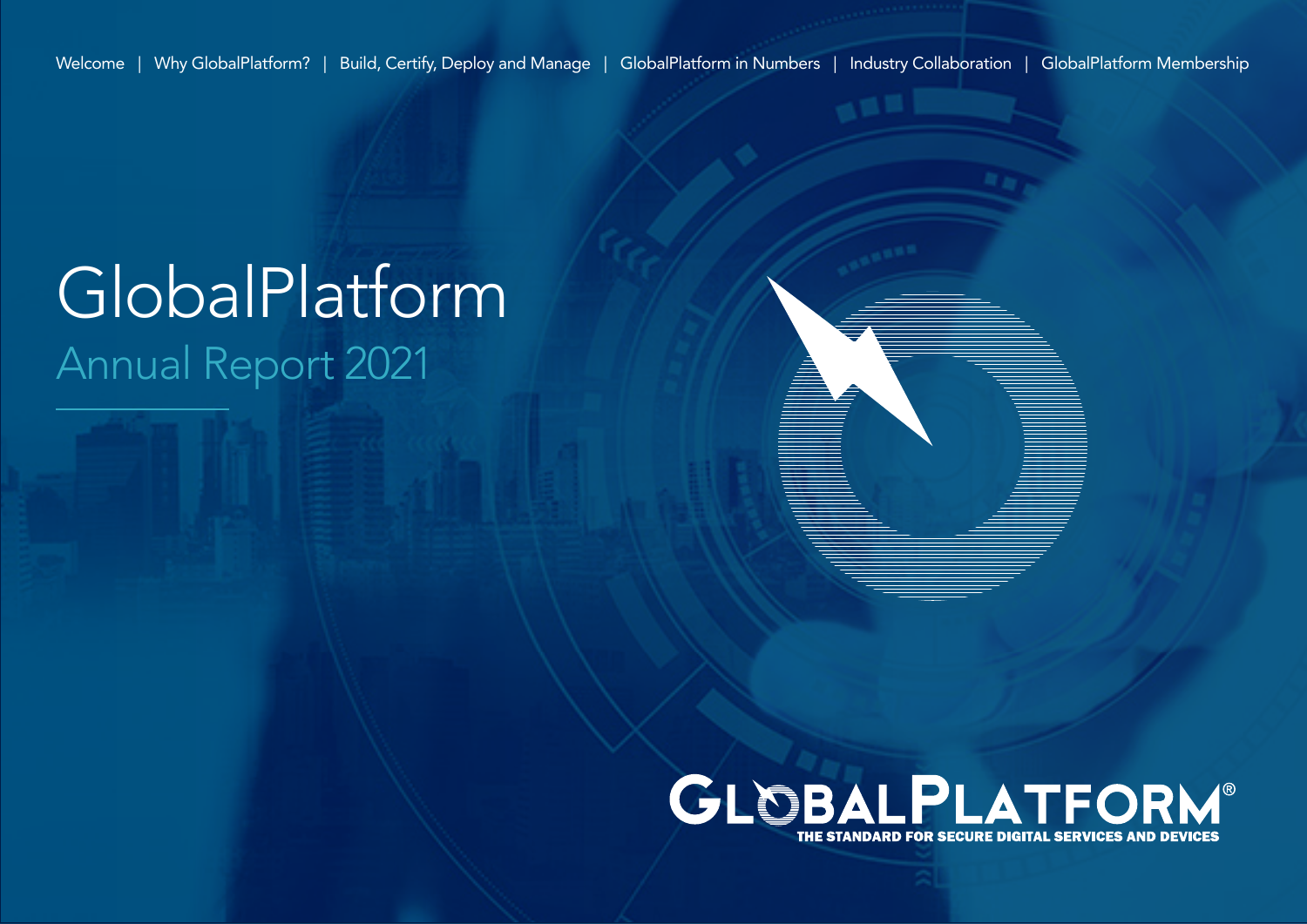

Virtual meetings, workshops and webinars to collaborate and empower our stakeholders



**Specifications** published FY2021, focusing on biometrics, UICC for IoT, TEE management and cryptography.



New GlobalPlatformcertified products, helping stakeholders manage risk while embracing digital technologies.



GlobalPlatform's certification body achieved ISO 17065 accreditation, adding value to the entire cybersecurity ecosystem.



Estimated global cybersecurity requirements addressed by GlobalPlatform technologies.

For over 20 years GlobalPlatform has worked collaboratively to create confidence in, and drive adoption of, innovative digital technologies. The passion and commitment of the GlobalPlatform membership over the past year has shown what can be achieved when technical and security experts unite behind the same mission. As an organization, much of our work has been done virtually for many years. This enabled us to adapt quickly, ensuring the continuity of our work to bring trust to digital services and devices.

Welcome from

**Chair** 

GlobalPlatform's



As our lives become more entwined with digital technologies. there are untapped opportunities to use Root of Trust technologies and hardware security as platforms for innovation. As part of this effort, the membership is driving several key initiatives:

- [TPS APIs](https://globalplatform.org/specs-library/?filter-committee=tps ) simplifying device and application security by easing access to secure services and attestation mechanisms offered by Roots of Trust embedded in secure components and devices.
- [Security Evaluation Standard for IoT Platforms \(SESIP\) methodol](https://globalplatform.org/sesip/ )ogy enabling device makers and certification bodies to manage their own IoT device certification schemes while optimizing certification reuse.
- [IoTopia Framework & MUD File Serv](https://globalplatform.org/iotopia/)ice a practical implementation strategy to support the deployment and management of secure IoT devices. Our free beta MUD File Service helps IoT device makers to share device network requirements, to simplify device onboarding and management.

Best wishes,

**S El Rhomri**

Stephanie El Rhomri GlobalPlatform Chair In addition to evolving our technical initiatives, we have also made some important changes as an organization. In March, I was honored to be elected as GlobalPlatform Chair and have the privilege of serving the membership at an extremely exciting time for the organization. On behalf of the Board, I would like to thank our members and partners for their ongoing commitment to our organization. GlobalPlatform is founded on the expertise of its people, and without you our work would not be possible.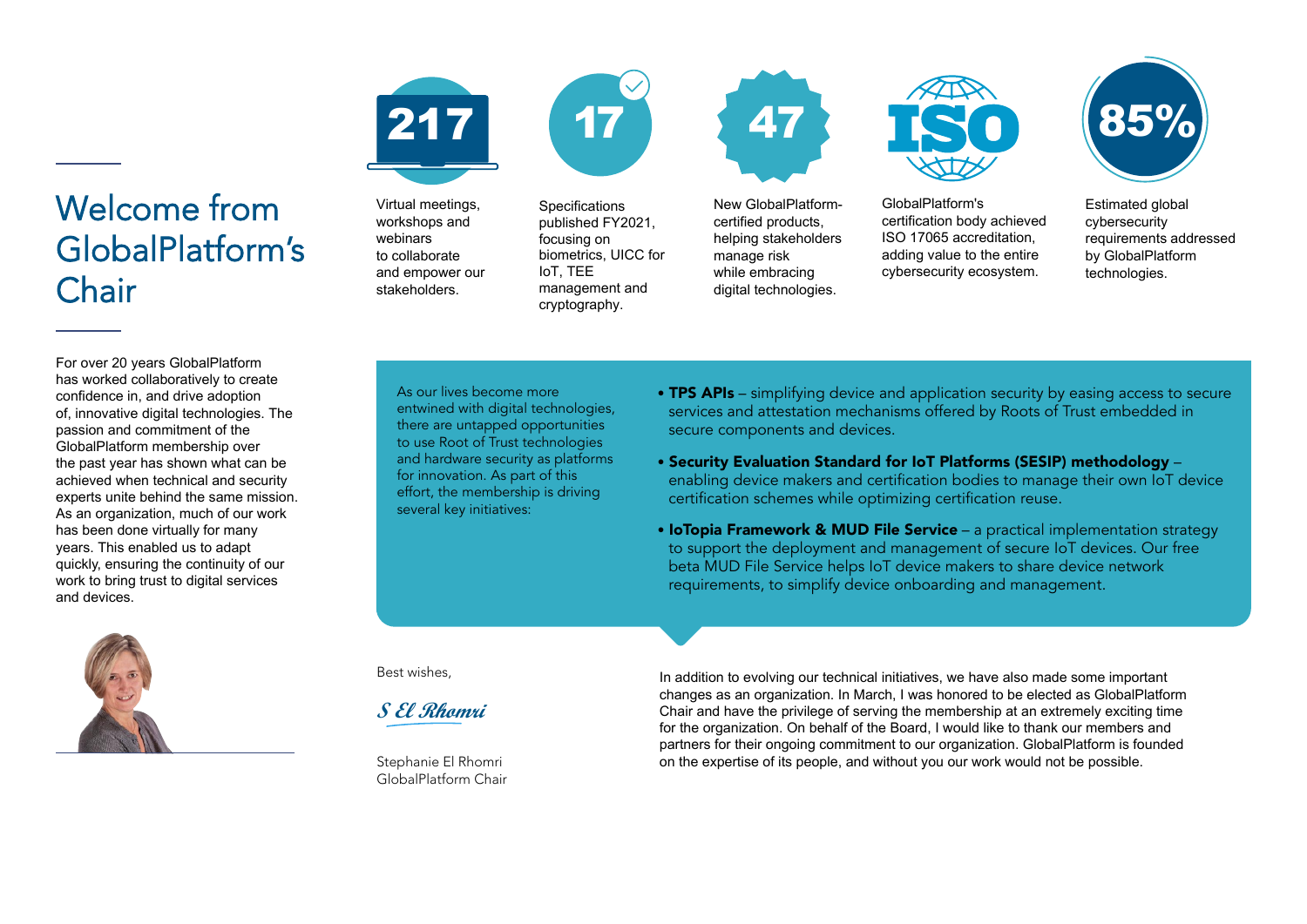# Why GlobalPlatform?

GlobalPlatform is the standard for secure digital services and devices. Stakeholders from across industries come together to collaborate on the best ways to securely build, certify, deploy and manage digital services and devices. 100% of smartphone SIMs and eSIMs already embed GlobalPlatform technology as a trusted foundation and IoT ecosystems recognize the value that GlobalPlatform's technologies and certification expertise can bring

## Our Vision

To create collaborative and open ecosystems in which all stakeholders in the value chain can efficiently deliver innovative digital services and devices, while providing greater end-toend security, privacy, simplicity and convenience for users.

## Our Mission

To empower stakeholders across industries with standardized technologies and certifications for trusted digital services to their implementations. The and devices that address their business, **STANDARDIZED** security, regulatory and data protection needs.

## **COLLABORATION**

## GLOBALPLATFORM

*The standard for secure digital services and devices*

# **TECHNOLOGIES**

**CERTIFICATION** 



### **DEVICE MAKER** Accelerate secure product development, red[ucing costs and](https://globalplatform.org/why-globalplatform/globalplatform-for-device-makers/)  time.



**PRODUCT VENDOR** Ensure products meet market re[quirements and](https://globalplatform.org/why-globalplatform/globalplatform-for-product-vendors/)  regulations enabling innovation and differentiation.

### **APPLICATION DEVELOPER & SERVICE PROVIDER**

Protect your data, [IP and business by](https://globalplatform.org/why-globalplatform/globalplatform-for-application-developers-service-providers/)  developing optimized secure services.



### **IOT CLOUD PLATFORM PROVIDER**

Develop differentiated services that will [work across multip](https://globalplatform.org/why-globalplatform/globalplatform-for-iot-cloud-platform-providers/)le devices, while protecting proprietary connectivity services.

**VENDOR Design** differentiated products that [embed trust and](https://globalplatform.org/why-globalplatform/globalplatform-for-silicon-vendors/) answer multiple market requirements,

reducing costs.

.

**SILICON** 



### **[CERTIFICATIO](https://globalplatform.org/why-globalplatform/globalplatform-for-certification-bodies/)N BODY**

Establish and manage IoT certification schemes that answer specific requirements. simplify evaluations and reduce costs.

.



### **[LABORATOR](https://globalplatform.org/why-globalplatform/globalplatform-for-laboratories/)Y** Become accredited by a certification body recognized for security and functional compliance, and deliver third-party validation services to generate new revenue.

.



### **[REGULATO](https://globalplatform.org/why-globalplatform/globalplatform-for-regulators/)R / GOVERNMENT**

**ENTITY**  Provide baseline requirements for use in mapping security mandates to market needs.



### **[INDUSTRY](https://globalplatform.org/why-globalplatform/globalplatform-for-industry-bodies/ ) BODY** Collaborate

with us to drive consistency across the industry and reduce complexity for stakeholders.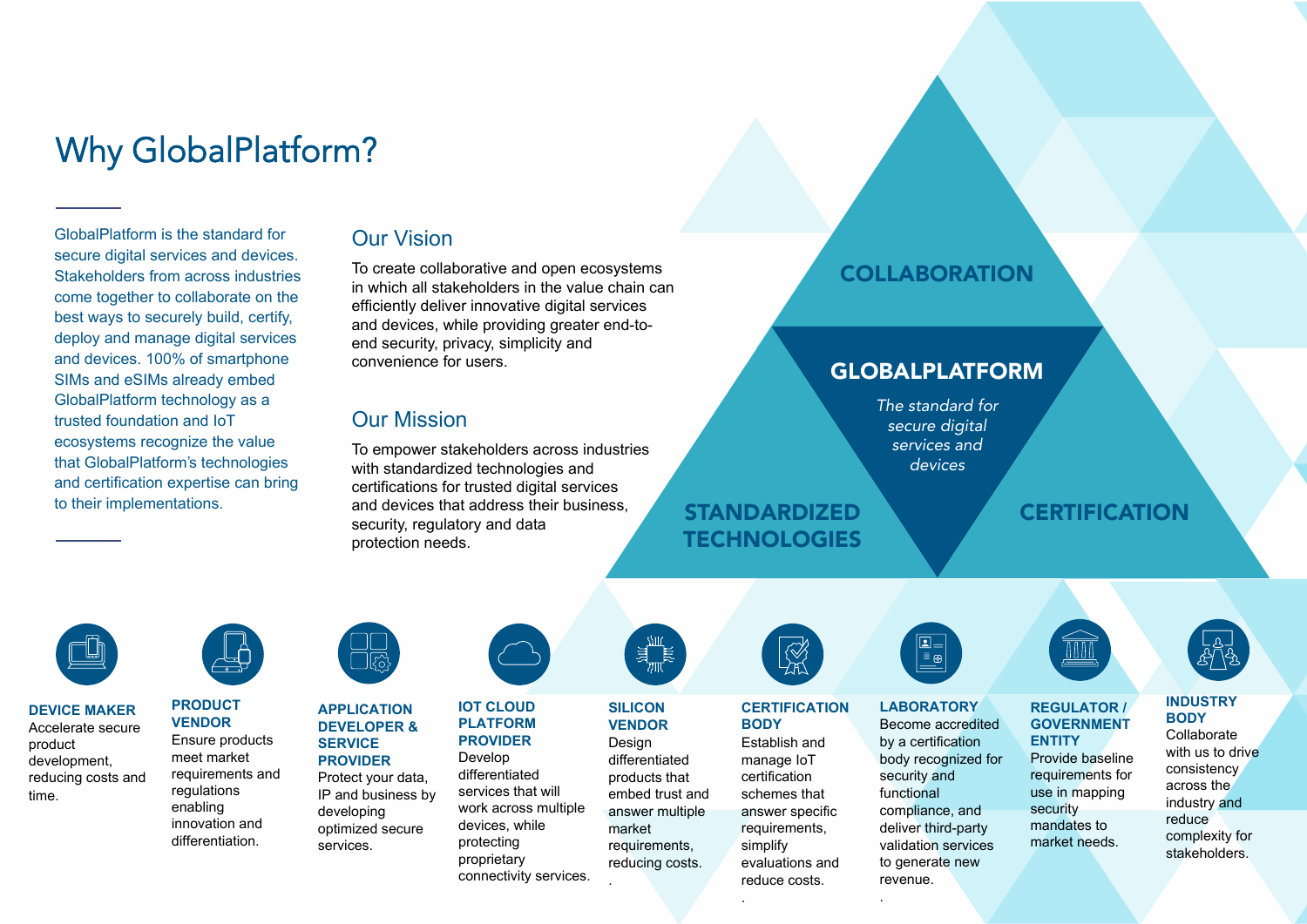# Build, Certify, Deploy and Manage: Empowering stakeholders

### GlobalPlatform empowers stakeholders across industries to build, certify, deploy and manage trusted digital services and devices.

Our technologies and certifications are recognized globally by industry bodies including ETSI, EMVCo, GSMA and ENISA.

### Build

GlobalPlatform's standardized technologies do not restrict component or device design. Stakeholders can innovate on top of a trusted foundation, answering regulatory and market requirements, and enabling access to secure services for app developers and service providers.

# **Certify**

Certification promotes collaborative and open ecosystems where digital services and devices can be trusted. Certification is essential to facilitate trust, interoperability, confidence and collaboration between stakeholders and foster market stability and growth.

### O

### Deploy and Manage

Securely managing and updating devices and applications is essential as industry, service provider, device maker and end-user requirements can change rapidly. The IoTopia Framework enables stakeholders to manage the lifecycle of an object from onboarding to decommissioning.



### $\overline{\mathbf{H}}$

We are helping the industry securely manage the entire lifecycle of devices – from inception right through to end-of-life. Business, security, regulatory and privacy requirements are evolving rapidly and, quite rightly, demanding more of the technical community. We are here to ease the security burden, enabling stakeholders to focus on innovation and differentiation.

 $\overline{H}$ 

Gil Bernabeu, Technical Director

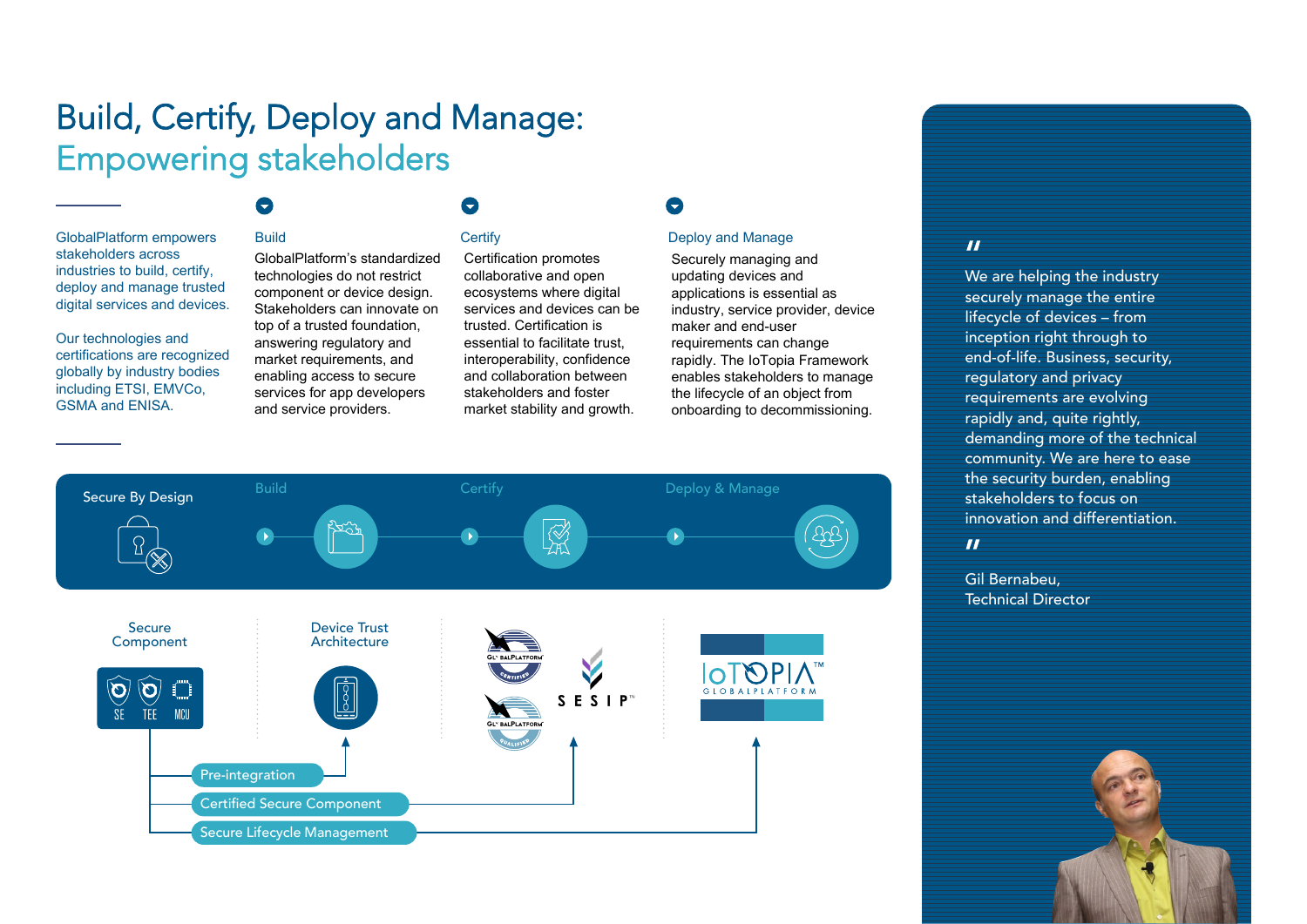# GlobalPlatform in Numbers

STANDARDIZED<br>TECHNOLOGIES

2600+ experts from 80+ organizations around the world

32+ Industry partners

3 Technical Committees

TECHNOLOGIES SERIFICATION 15 Working Groups and 4 Task Forces, addressing

# **COLLABORATION**



85% approximate global security requirements addressed by GlobalPlatform technologies, including the European Cybersecurity Act and NIST

200+ specifications and technical documents available

# 17 new specifications in FY 2021

100% of SIMs and eSIMs rely on GlobalPlatform technology

14,772 number of times specifications were downloaded to enable development of secure digital services and devices



## GLOBALPLATFORM

*The standard for secure digital services and devices*

ISO 17065 accredited certification body

50 billion+ GlobalPlatform-certified SEs in-market today

1 billion+ GlobalPlatform-certified TEEs shipped in 2020

3 <sup>G</sup>lobalPlatform-owned schemes (functional, SE, TEE)

12 Accredited Labs around the world

47 new products certified in FY2021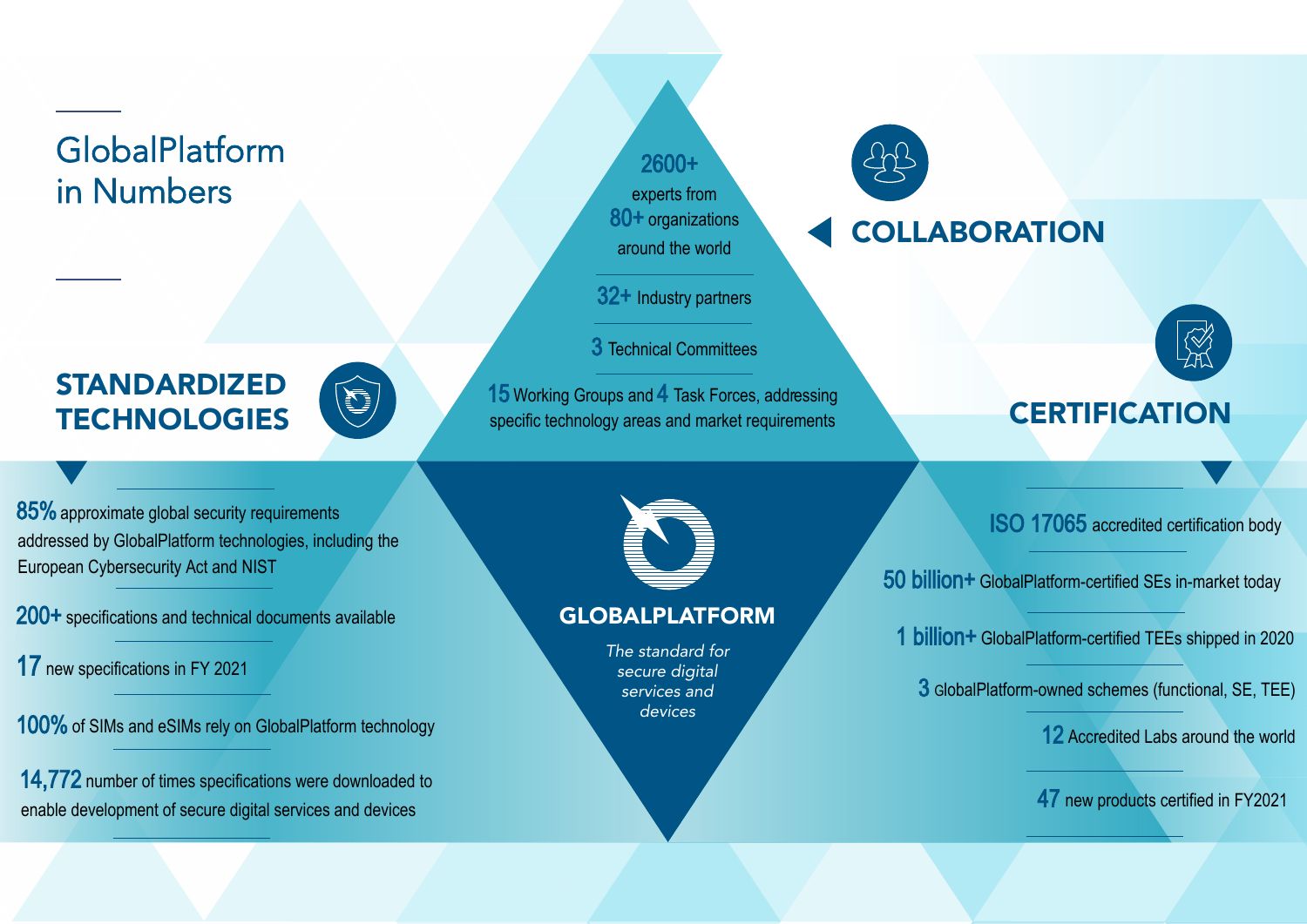$\mathbf{u}$ 

Industry **Collaboration** 

Energetic and effective collaboration is key to developing standards that enable convenient and trusted digital services and devices.

"Trusted Connectivity Alliance recognizes the importance of close collaboration with technical associations and standards bodies around the world to support the standardization of the Tamper Resistant Element (TRE) ecosystem. Our partnership with GlobalPlatform reflects the organization's unwavering commitment to developing complementary specifications and certification programs, and we continue to work *II* together to enable trust in a connected future."

#### **Claus Dietze,**

Chairman, Trusted Connectivity Alliance

**TRUSTED CONNECTIVITY ALLIANCE** 

### $\boldsymbol{H}$

We embrace our partnership with GlobalPlatform, which shares our desire to improve online authentication through the development of open, scalable industry standards. We continue to progress and strengthen the value of our relationship with GlobalPlatform by bringing our standards and certification programs together to overall enhance security for online authentication.

 $H_{\rm 200}$  and  $H_{\rm 200}$ **Dr. Rae Rivera,**

Certification Director, FIDO Alliance

### $\boldsymbol{H}$

A key objective of RISC-V is to bring the industry together and enable a new era of collaborative, open source hardware development. Our work with GlobalPlatform to align specifications and exchange information on known hardware vulnerabilities and the required functionalities to overcome them, is addressing the evolving security needs of the IoT ecosystem. Bringing the major open source hardware and security standardization organizations together in this way represents a sizable leap forward in enabling secure hardware development. We look forward to continuing our work with GlobalPlatform to bring real business benefits to the ecosystem.

 $\boldsymbol{u}$  and  $\boldsymbol{v}$  and  $\boldsymbol{v}$  and  $\boldsymbol{v}$ 

**Calista Redmond,**  CEO, RISC-V International



The Trusted Computing Group (TCG) and GlobalPlatform have been collaborating on mobile trusted computing technologies for over 10 years, and the results have benefited the entire mobile ecosystem. The two organizations share a common goal: to enable trustworthy mobile computing for consumers and businesses. Each organization has specified technologies -TCG's TPM 2.0 Mobile, GlobalPlatform's Trusted Execution Environment, and Secure Element, to name a few - that are built on sound roots of trust. Through this collaboration, the organizations have developed specifications for interfaces and architectures that are compatible and capable of interacting to support a wide variety of use cases. This fruitful collaboration has transformed a potentially competitive relationship into a cohesive partnership. Ultimately, this collaboration helps provide a united front to encourage mobile ecosystem stakeholders to adopt and deploy trustworthy mobile platforms.

*"*

*"*

**Ira MacDonald,** Mobility Solutions Work Group Co-Chair, Trusted Computing Group

**TRUSTED® COMPUTING GROUP**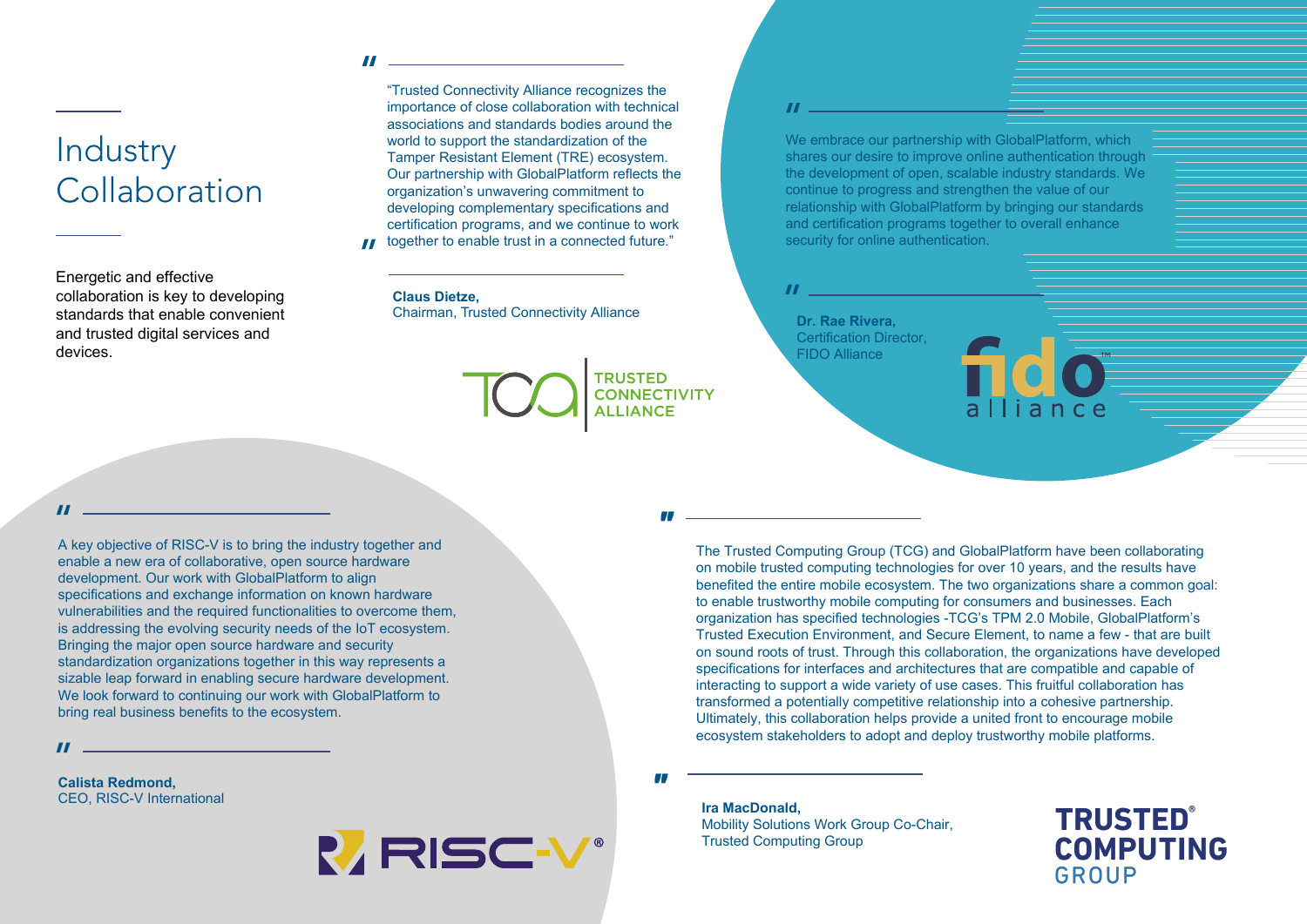# GlobalPlatform Membership

GlobalPlatform's membership is made up of some of the most influential organizations from around the world. [See our membership here.](https://globalplatform.org/current-members/)

### $\boldsymbol{\mathit{II}}$

GlobalPlatform members are shaping the ecosystem for connected device security, enabling stakeholders to securely build, certify and manage IoT solutions through collaboration and standardization. Our members experience a range of benefits that help them meet their business and technical objectives.

### $\blacksquare$

Stephanie El Rhomri, Chair, GlobalPlatform



# **Achieving business goals**

**Ownership:** drive forward technical priorities that matter to your organization.

**Collaboration:** network with industry experts and technology market leaders.

Visibility: add value to the community alongside some of the biggest names in tech.

**Compliance:** meet cybersecurity, regulatory and data protection mandates to open up new opportunities and markets.

**Efficiency:** save time and money by securing digital services and devices with standardized technologies.

**Innovation:** focus developers on differentiation. GlobalPlatform's standardized technologies give you the secure foundation for your digital services and devices.

### Member perspective:

"Learning from industry experts and keeping up to date with the progress of new specifications are some of the most valuable aspects of membership."

## Meeting technical requirements

Get ahead: gain advanced access to specifications, frameworks, testing suites and configurations.

Leadership: contribute to our technical committees and working groups to define industry-shaping security standards.

**Strategy:** participate in our market-based and regionallyfocused task forces to align your global priorities.

Assurance: build trust in your products with discounted functional and security certification.

Cybersecurity: answer approximately 85% of global cybersecurity requirements and regulations with GlobalPlatform technologies.

**Education:** gain deep insights by working alongside industry leaders and accessing discounted technical training from our experts.

### Member perspective:

"Seeing technical needs reflected in development offers an important technical advantage."

### Our Committees and Task Forces

GlobalPlatform has a range of technical committees and task forces to service the varied technical and business requirements of its members. This is how GlobalPlatform members make their voices heard and align the organization's technical priorities with business goals.

### **C** Technical Committees

• Secure Element (SE) Committee

• Trusted Execution Environment (TEE) Committee

• Trusted Platform Services (TPS) Committee

### **Market Task Forces**

• Security Task Force • IoTopia Task Force

### [Regional Task Forces](https://globalplatform.org/task-forces/)

• China Task Force • Japan Task Force